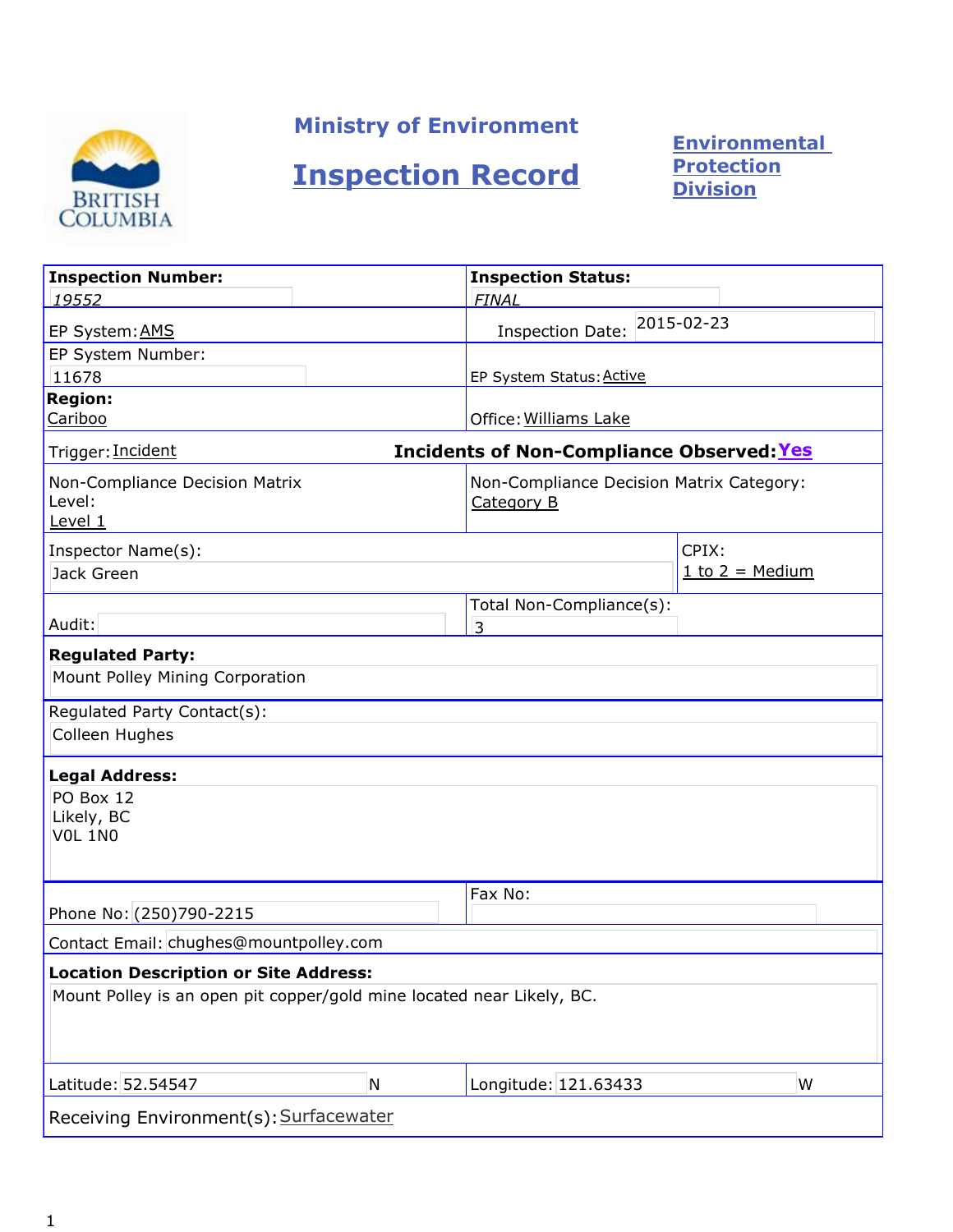## **Summary**

| MONITORING AND REPORTING REQUIREMENTS                                                                                                                                                                                                                                                                                                                                                                                                                                                                                                                                                                                                                                                                                                                                                                                                                                                                                                                                                                                                                                                                                                                                                                                                                                                                     |                      |    |                              |     |     |  |
|-----------------------------------------------------------------------------------------------------------------------------------------------------------------------------------------------------------------------------------------------------------------------------------------------------------------------------------------------------------------------------------------------------------------------------------------------------------------------------------------------------------------------------------------------------------------------------------------------------------------------------------------------------------------------------------------------------------------------------------------------------------------------------------------------------------------------------------------------------------------------------------------------------------------------------------------------------------------------------------------------------------------------------------------------------------------------------------------------------------------------------------------------------------------------------------------------------------------------------------------------------------------------------------------------------------|----------------------|----|------------------------------|-----|-----|--|
| <b>Inspection Period:</b><br><b>From:</b> $2015 - 02 - 12$<br>To: $2015 - 02 - 12$                                                                                                                                                                                                                                                                                                                                                                                                                                                                                                                                                                                                                                                                                                                                                                                                                                                                                                                                                                                                                                                                                                                                                                                                                        |                      |    |                              |     |     |  |
| <b>Requirement Source:</b><br>Permit                                                                                                                                                                                                                                                                                                                                                                                                                                                                                                                                                                                                                                                                                                                                                                                                                                                                                                                                                                                                                                                                                                                                                                                                                                                                      |                      |    |                              |     |     |  |
| <b>Activity: Office Review</b>                                                                                                                                                                                                                                                                                                                                                                                                                                                                                                                                                                                                                                                                                                                                                                                                                                                                                                                                                                                                                                                                                                                                                                                                                                                                            | Waste Type: Effluent |    |                              |     |     |  |
| <b>Inspection Summary:</b><br>On 13 February 2015 Hubert Bunce received notification from Colleen Hughes<br>regarding water overflowing Bootjack Sump into Bootjack Creek. This was first<br>noticed during a routine inspection at 8:00pm on 12 February 2015.<br>Earthworks that separated contact and non-contact water experienced a partial<br>failure, resulting in non-contact water draining into bootjack sump. As a result,<br>the sump overflowed into Bootjack Creek. A pump was installed to reduce water<br>levels in the sump by 12:30pm on 13 February.<br>Steps taken by Mount Polley staff include:<br>- straw bales installed downstream of overflow pipe to reduce sedimentation;<br>- second pump installed at Bootjack Sump to move water directly to Serd Sump;<br>- temporary pump installed upstream to direct non-contact water away from<br>Bootjack Sump;<br>- temporary sump installed upstream to redirect water while berm is repaired.<br>The root cause of the incident was identified as water moving through the berm<br>along the culverts possibly due to inadequate packing down of this material.<br>The total volume of water to enter Bootjack Creek from the sump is unknown. No<br>samples were collected at the time of the incident, although previous water |                      |    | <b>Response:</b><br>Advisory |     |     |  |
| quality results for Bootjack Sump were provided.                                                                                                                                                                                                                                                                                                                                                                                                                                                                                                                                                                                                                                                                                                                                                                                                                                                                                                                                                                                                                                                                                                                                                                                                                                                          |                      |    |                              |     |     |  |
| ACTIONS REQUIRED BY REGULATED PARTY:<br>In response to the advisory letter issued to Mount Polley of 18 February 2015, which has since been<br>withdrawn, Mount Polley has provided the required information regarding the results of inspections of all<br>mine-affected water control works, the adequacy and integrity of mine-affected water control works and<br>improvements undertaken. No further actions are required.                                                                                                                                                                                                                                                                                                                                                                                                                                                                                                                                                                                                                                                                                                                                                                                                                                                                           |                      |    |                              |     |     |  |
| <b>ADDITIONAL COMMENTS:</b>                                                                                                                                                                                                                                                                                                                                                                                                                                                                                                                                                                                                                                                                                                                                                                                                                                                                                                                                                                                                                                                                                                                                                                                                                                                                               |                      |    |                              |     |     |  |
|                                                                                                                                                                                                                                                                                                                                                                                                                                                                                                                                                                                                                                                                                                                                                                                                                                                                                                                                                                                                                                                                                                                                                                                                                                                                                                           |                      |    |                              |     |     |  |
| <b>Compliance Summary</b>                                                                                                                                                                                                                                                                                                                                                                                                                                                                                                                                                                                                                                                                                                                                                                                                                                                                                                                                                                                                                                                                                                                                                                                                                                                                                 |                      | In | <b>Out</b>                   | N/A | N/D |  |

| Compilance Summary | ш | <b>IVUL</b> | IN/A | IN / D |
|--------------------|---|-------------|------|--------|
| Discharge          |   |             |      |        |
| Operations         |   |             |      |        |
|                    |   |             |      |        |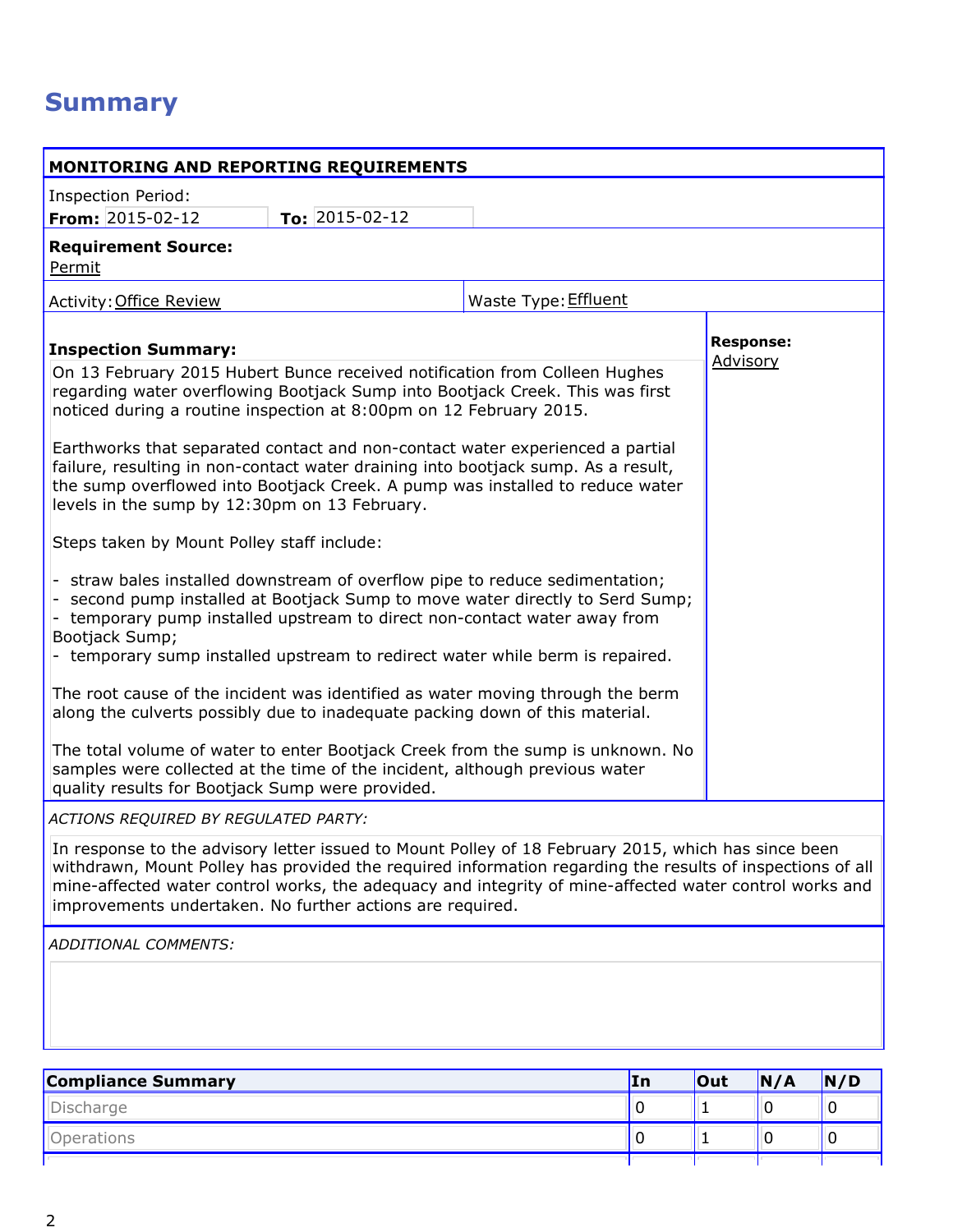## Inspection Details

#### **Requirement Type: Reporting**

#### Requirement Description:

2.1 Maintenance of Works and Emergency Procedures

The Permittee must inspect the pollution control works regularly and maintain them in good working order. In the event of an emergency or condition beyond the control of the Permittee which prevents continuing operation of the approved method of pollution control or which impairs the operation of approved works, the Permittee must notify Environmental Protection:

By telephone (250-398-4530) if the condition occurs between the hours of 08:00 and 16:30, Monday to Friday on normal working days; and,

By facsimile transmission (250-398-4214) if the condition occurs at any other time.

All such reports must be received within 24 hours of detection of the occurrence.

In addition, emergencies involving spills to the environment (as defined in the Spill Reporting Regulation) must be reported immediately to the Provincial Emergency Program (1-800-663-3456).

#### Details/Findings:

Inspections of all sumps are conducted daily.

The berm failure indicates that it wasn't maintained in good working order.

Notification was provided to Environmental Protection and PEP as required.

#### Compliance: Out

### Requirement Type: Discharge

#### Requirement Description:

2.2 Bypasses

The discharge of effluent which has bypassed the designated treatment works is prohibited unless the approval of the Director is obtained and confirmed in writing.

#### Details/Findings:

Due to the unexpected nature of this incident, no approval was obtained from the Director.

#### Compliance: <u>Out</u>

## **Requirement Type: Operations**

## Requirement Description:

2.4.3 Surface run-off control works must be provided for all areas disturbed by roads, open pits, rock disposal sites, and the mill and ore storage area. The surface runoff control system must convey all flows up to a 1 in 10 year 24-hour storm event, and must withstand all flows up to a 1 in 200 year 24 hour storm event without significant damage.

## Details/Findings:

The berm failure was not caused by a specific storm event, but by high flows from snowmelt. It is therefore unlikely that the berm could have withstood flows from a 1 in 200 year 24-hour storm event.

## Compliance:Out

Were the following collected during inspection: